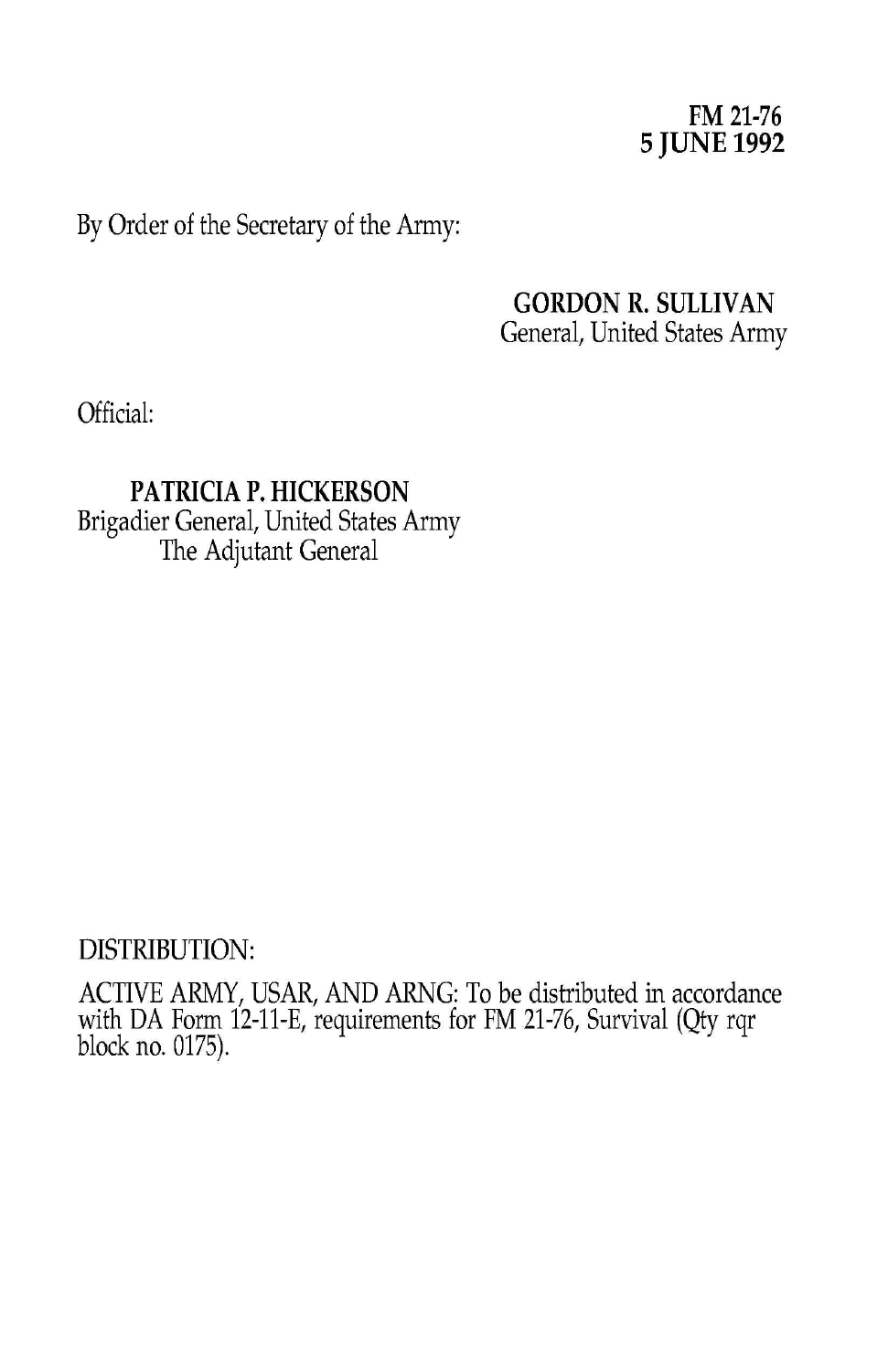FIELD MANUAL No. 21-76

#### \*FM 21-76 HEADQUARTERS DEPARTMENT OF THE ARMY Washington, DC, 5 June 1992



Approved for public release; distribution is unlimited.

\*This publication supersedes FM 21-76,26 March 1986.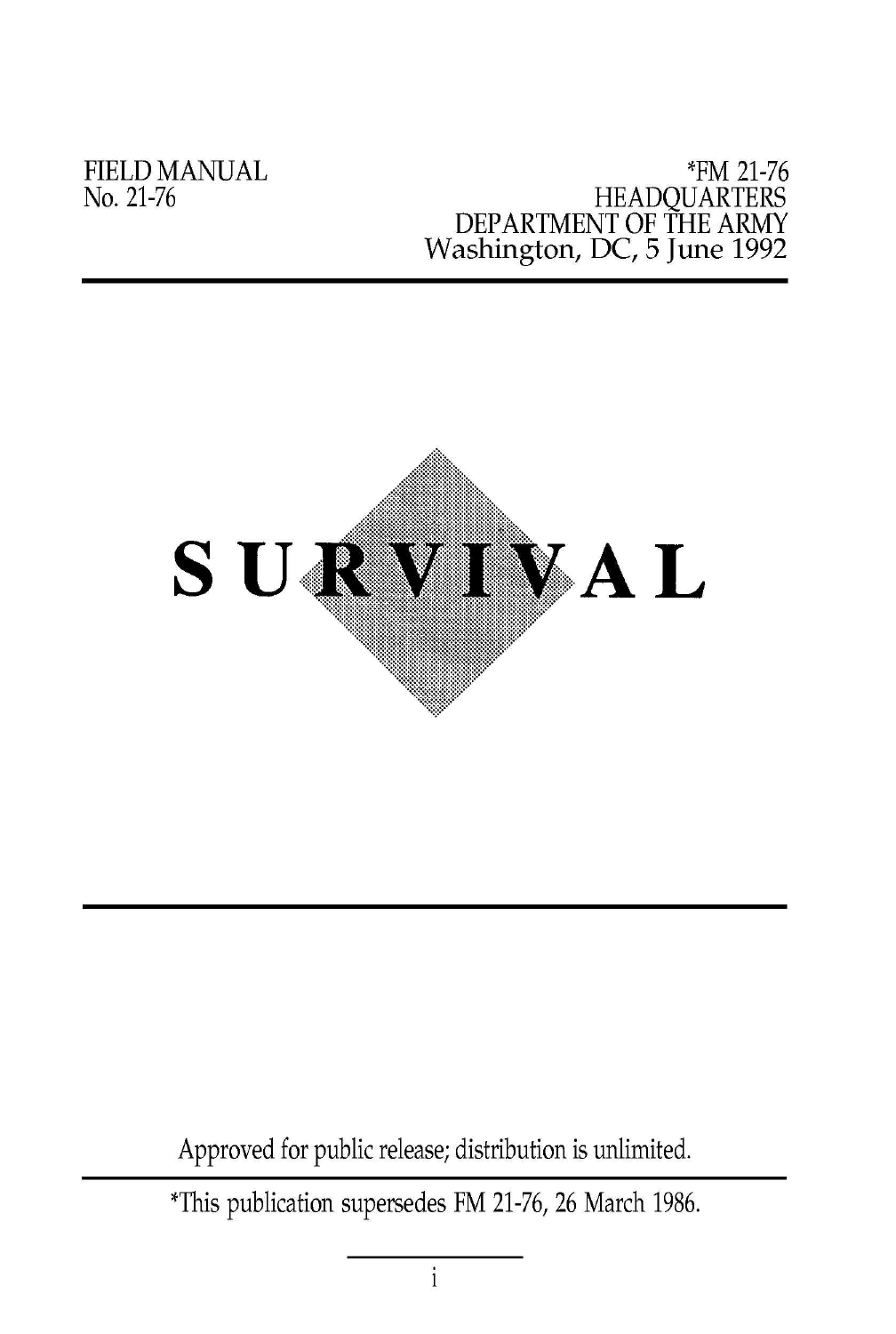# TABLE OF CONTENTS

**.**

| <b>Chapter 1</b>                           |  |
|--------------------------------------------|--|
| <b>Introduction</b>                        |  |
|                                            |  |
|                                            |  |
| <b>Chapter 2</b>                           |  |
| <b>Psychology of Survival</b>              |  |
|                                            |  |
|                                            |  |
|                                            |  |
| <b>Chapter 3</b>                           |  |
| <b>Survival Planning and Survival Kits</b> |  |
|                                            |  |
|                                            |  |
| <b>Chapter 4</b>                           |  |
| <b>Basic Survival Medicine</b>             |  |
|                                            |  |
|                                            |  |
|                                            |  |
|                                            |  |
|                                            |  |
|                                            |  |
|                                            |  |
|                                            |  |
| <b>Chapter 5</b>                           |  |

# Shelters C'1 <sup>14</sup> (:"I': '-" <sup>1</sup> "...':\_- *J:.* .., ~J1I;Ul;l ~UI; ~ll;\.oUUJ1 . . . . . . . . . . . . . . . . . . . . . . . . . . . . . . . . . . . . . . . . .. *.J-~* Types of Shelters. . . . . . . . . . . . . . . . . . . . . . . . . . . . . . . . . . . . . . . . . . . . .. 5-3